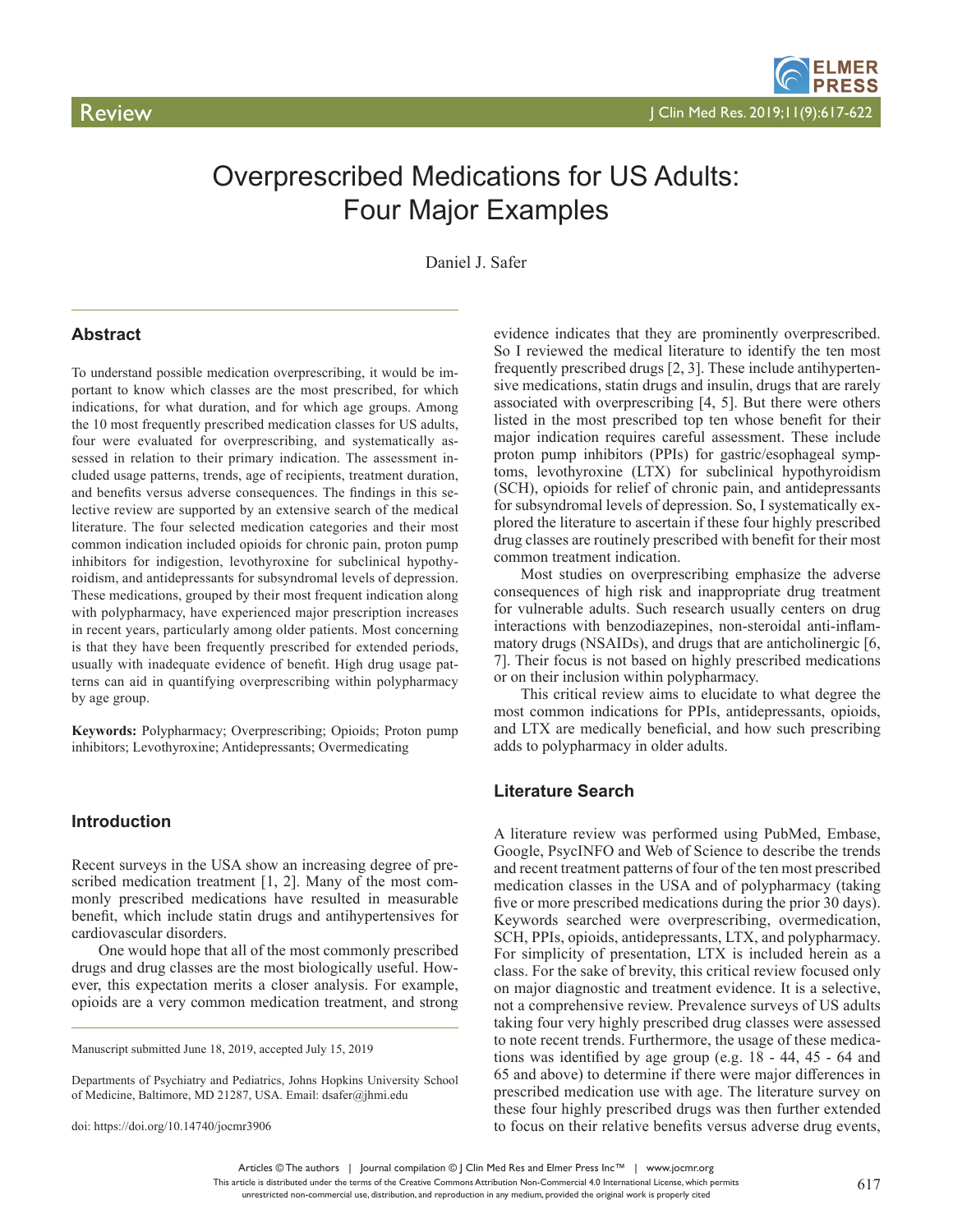**Table 1.** Percent of Medication Classes Used by US Adults Aged ≥ 20 Years in 1999 - 2000 and 2011 - 2012 During the Prior 30 Days

| Drug category                | $1999 - 2000$ | $2011 - 2012$ |
|------------------------------|---------------|---------------|
| SRI antidepressants          | 4.3           | 8.5           |
| Levothyroxine                | 4.6           | 6.0           |
| <b>PPIs</b>                  | 3.9           | 7.8           |
| Opioid analgesics            | 3.8           | 5.7           |
| $\geq$ 5 co-prescribed drugs | 8.2           | 15            |

Modified from Kantor et al 2015 JAMA. SRI: serotonin reuptake inhibitors; PPI: proton pump inhibitors.

diagnostic specificity, duration of treatment, and off-label usage.

# **Literature Review**

Medication prevalence data from large government sponsored surveys of US adults are presented in Tables 1 and 2 [1, 2]. The survey findings on Table 1 reveal that the four selected medication classes were highly prescribed (6-9% prevalence) to adults during the prior 30 days in 2011/2012. Also, their use had increased 30-100% between 1999 - 2000 and 2011 - 2012 [1]. The national survey findings on Table 2 reveal that use of these medications increases with increasing age. Adults aged  $\geq 65$ treated with these four drug classes or within polypharmacy increased two- to 10-fold more than adults aged 18 - 44 years. For U.S. adults aged 65 and over, 15-23% were taking at least one of these selected medication groups and 41% were taking five or more prescribed medications during the prior 30 days [3].

This review provides focused pharmacotherapy information on the major treatment indication of four, highly prescribed medication classes and on polypharmacy. The findings have implications for clinical practice. The relationship between examples of high medication usage, problematic maintenance, and overprescribing has not been discussed as such in the medical literature.

### **Opioids**

Opioids to treat chronic pain represent the case of overprescribing of most concern. Opioids such as hydrocodone and Percocet® are useful for the short-term treatment of pain such as that occurring following a recent injury. Also, opioids are relatively safe for short-term use in appropriate oral doses. However, tolerance increasingly develops to the pain reduction effects of these drugs within weeks of use [8]. Consequently, raising the dose becomes necessary to maintain that benefit. Thus, when these drugs are administered at a stable dose over time, they become at best marginally effective to reduce pain [9, 10]. However, increasing the dose and the duration of use creates a heightened risk of dependence and for some addiction [11]. Furthermore, the rapid cessation of maintained opioid treatment or a measurable dose reduction usually leads to

**Table 2.** Percent of Medication Classes Used in the Prior 30 Days by Age Group in a 2011 - 2014 Survey

| Drug group                       | Age groups (years) |           |                    |
|----------------------------------|--------------------|-----------|--------------------|
|                                  | $18 - 44$          | $45 - 64$ | Over <sub>65</sub> |
| Antidepressants                  | 8.8                | 17.5      | 18.9               |
| Thyroid hormones                 | 2.2                | 8.1       | 15.5               |
| PPIs and H <sub>2</sub> blockers | 3.8                | 14.1      | 23.2               |
| Opioids and other analgesics     | 7.0                | 15.5      | 16.4               |
| $\geq$ 5 co-prescribed drugs     | 3.9                | 18.3      | 40.7               |

Data taken from CDC Health, United States, 2016, Trend Tables 79 and 80. H<sub>2</sub>: histamine H<sub>2</sub> antagonists; PPIs: proton pump inhibitors.

untoward withdrawal symptoms.

Based on national survey data from 2015, it was estimated that 91.8 million US adults (38.7%) used a prescribed opioid that year (mostly for pain), and an estimated 13.4 million of these adults misused or abused them [12]. Among adults prescribed opioids, 79% were long-term users (> 90 days of use) in 2013 - 2014 compared to 45% in 1999 - 2000 [13]. Opioid use for persistent pain peaks in the elderly [14]. Adverse effects from long-term opioid therapy include constipation (35%), sleep disordered breathing (25%), sexual dysfunction (25-75%), sedation (15%), depression/anxiety (35%) and hyperalgesia [15]. In 2016, prescribed opioids accounted for 17,087 deaths in the USA [16].

### **PPIs**

PPIs such as Prilosec® are useful for the treatment of gastric and duodenal ulcers, gastroesophageal reflux disorder (GERD), erosion of the esophageal lining, and a small number of specific gastrointestinal (GI) disorders. They successfully suppress acidity in the stomach [17].

PPIs are approved by the Food and Drug Administration (FDA) for 10 days for the treatment of *Helicobacter pylori*, up to 2 weeks for "heartburn", up to 8 weeks for GERD and for 2 - 6 months for ulcers [18, 19]. Nonetheless, in a community survey, 60% remained on PPIs for over a year and 31% remained on them for 3 or more years [20]. Long-term use of PPIs increases the risk of fractures, gastric polyps, low magnesium levels in the blood, *Clostridium difficile* infections, and anemia [21]. Also, it is hard to discontinue maintained PPI use because 44-59% of patients experience symptomatic withdrawal (which occasionally can last for weeks) after the medication is discontinued [22, 23].

In practice, these drugs are most commonly prescribed by primary care physicians and for the treatment of indigestion [24]. Over 60% of patients taking PPIs do not have a licensed/ labeled indication for taking this medication or a documented GI diagnosis [24].

GI disorders such as GERD of course increase with age, but they are also increased in association with smoking, alcohol use, obesity, spicy food, and late meals [25]. So, life pattern changes to reduce GI symptoms can be very useful for treatment.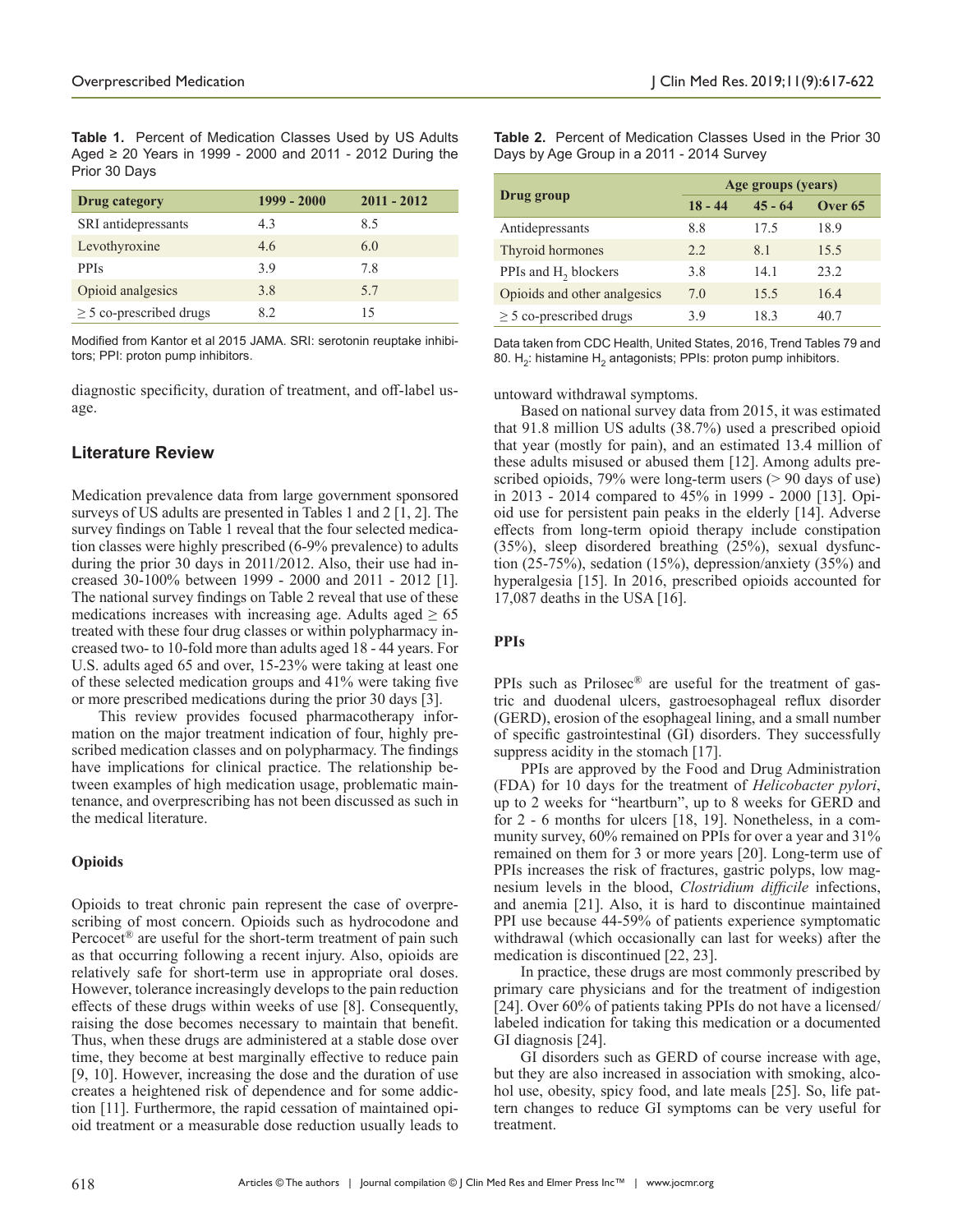### **Levothyroxine (LTX)**

LTX is the standard replacement treatment for hypothyroidism, but it is a frequently inappropriate treatment for subclinical hypothyroidism (SCH) [26, 27]. SCH is a diagnosis mainly based on thyroid stimulating hormone (TSH) blood levels mildly above the "normal" laboratory reference range, which is 0.5 - 4.5 mIU/L. The SCH range for TSH is 4.5 - 10 mIU/L [28]. Although the TSH "normal" laboratory range  $(0.5 - 4.5)$ represents a population average, it can be quite misleading because levels of TSH consistently and sizably increase with advancing age, particularly for adults over age 60 [29]. Also, TSH levels have been found to increase substantially in relation to region (about three fold), in iodine rich areas (two fold), race, in winter, at night, with morbid obesity, with exercise, during sleep deprivation, with numerous drugs, during pregnancy, and in disorders of the kidney and liver [30, 31]. Thus, it is no surprise that prevalence rates of SCH across studies in community populations range from 3% to 15% [32].

During follow-up assessments of patients with TSH levels from 5 - 10 mIU/L (in conjunction with a normal LTX level), 58-62% diagnosed with SCH reverted to customary age-expected TSH levels within 1 - 3 years [33, 34], although 2-3%/ year had levels that then progressed into the hypothyroid range (over 10 mIU/L) [35]. Monitoring elevated TSH levels over time is therefore necessary [33], but not a rush to treatment. Population outcome studies show that LTX treatment for SCH does not alter rates of mortality, depression, quality of life and cognitive function [27, 36].

Furthermore, treating SCH with LTX in the aged can inadvertently lead to overtreatment, increasing the risk of fractures and cardiac arrhythmias [37]. Abruptly stopping LTX can additionally be a problem because it takes many weeks for the body's feedback endocrine system to reactivate so as to deliver the appropriate amount of thyroxine [38]. LTX treatment adherence varies, but most of those in treatment for 6 or more months continue it for 4 or more years [39-41].

LTX is the most prescribed generic medication in the USA [3]. Like the other frequently prescribed drugs, it clearly has a legitimate use. However, the prevalence of clinically evident hypothyroidism in the USA is estimated to be 0.3-0.8%, whereas the diagnosis of SCH in the USA averages 5% and is expanding [42]. Of late, LTX is often being prescribed more to treat older adults with complaints of fatigue, lethargy, weight gain, cognitive dysfunction, and despondency [43]. In the USA, women are prescribed LTX at a rate over twice that of men [3], even though their TSH levels are similar [44, 45].

#### **Antidepressant treatment**

Antidepressant treatment, particularly with serotonin reuptake inhibitors (SRIs), resulted in an additional symptomatic benefit of 25-30% compared to placebo treatment for adults diagnosed with major depressant disorder (MDD) who entered into short-term placebo-controlled clinical trials [46, 47]. Similar degrees of SRI short-term symptomatic benefit have been reported for persons with anxiety disorders [48]. Main-

tenance findings from antidepressant trials are, however, far less supportive. In the sequenced treatment alternatives to relieve depression (STAR\*D) project, a very large governmentsponsored, randomized clinical trial for adults diagnosed with MDD ( $n = 2,876$ ), those in remission who entered into a 1-year antidepressant treatment follow-up averaged a strikingly high (34-50%) rate of relapse during that maintenance period [49, 50].

The limitations of antidepressant maintenance are most evident in interview studies of adults  $\geq 65$  years. In recent systematic surveys, only 15% of adults  $\geq$  age 65 years who were taking antidepressants had met criteria for MDD during the prior year [51]. Furthermore in 2011 - 2014, a sizable 27% of persons aged 12 and over who were taking an antidepressant had been doing so for ten years or more [52].

Although MDD was the only categorical diagnosis approved by the FDA for the treatment of unipolar depression, most depressed patients treated with antidepressants experience fewer than the required diagnostic number (five of nine for 2 or more weeks) of MDD symptoms [53-56]. These persons with subthreshold (subsyndromal) depressive symptomatology are, at best, marginal responders to antidepressants [55, 57-59].

Many antidepressants used for long-term treatment increase the risk of impaired sexual function, agitation, weight gain, type 2 diabetes, hypertension, and low bone density [59, 60]. Furthermore, at least 35% of persons who take antidepressants beyond 6 weeks experience unpleasant withdrawal symptoms when the drug is abruptly stopped or its dose is reduced [61, 62].

#### **Polypharmacy**

Polypharmacy (taking five or more prescribed medications in the prior month) is particularly common in the elderly. Adults aged  $\geq 65$  years in the USA represented 13% of the population in 2010 [63], but received 39% of all prescriptions during that year [64]. Of course, adults aged  $\geq$  65 have more chronic conditions. Specifically, 68% have two or more chronic conditions. These include hypertension (61%), heart disease (32%), arthritis (31%), and diabetes (28%) [65]. Such disorders and metabolic changes occurring with aging obviously account for some of the high medication rate in older adults. Nonetheless, polypharmacy adjusted for these confounds still leads to increased health care costs, more adverse drug events, detrimental drug interactions, increased hospital admissions, cognitive impairment, and more falls [66, 67]. In one large study of adults over age 70, increased odds of adverse drug reactions, when compared to matched patients taking three or fewer medications, were 3.6 for those taking 4 - 6 medications, 4.6 for 7 - 9 medications, and 5.9 for 10 or more [68].

#### **Discussion**

This selective literature review supports the proposition that one particularly important place to look for medication over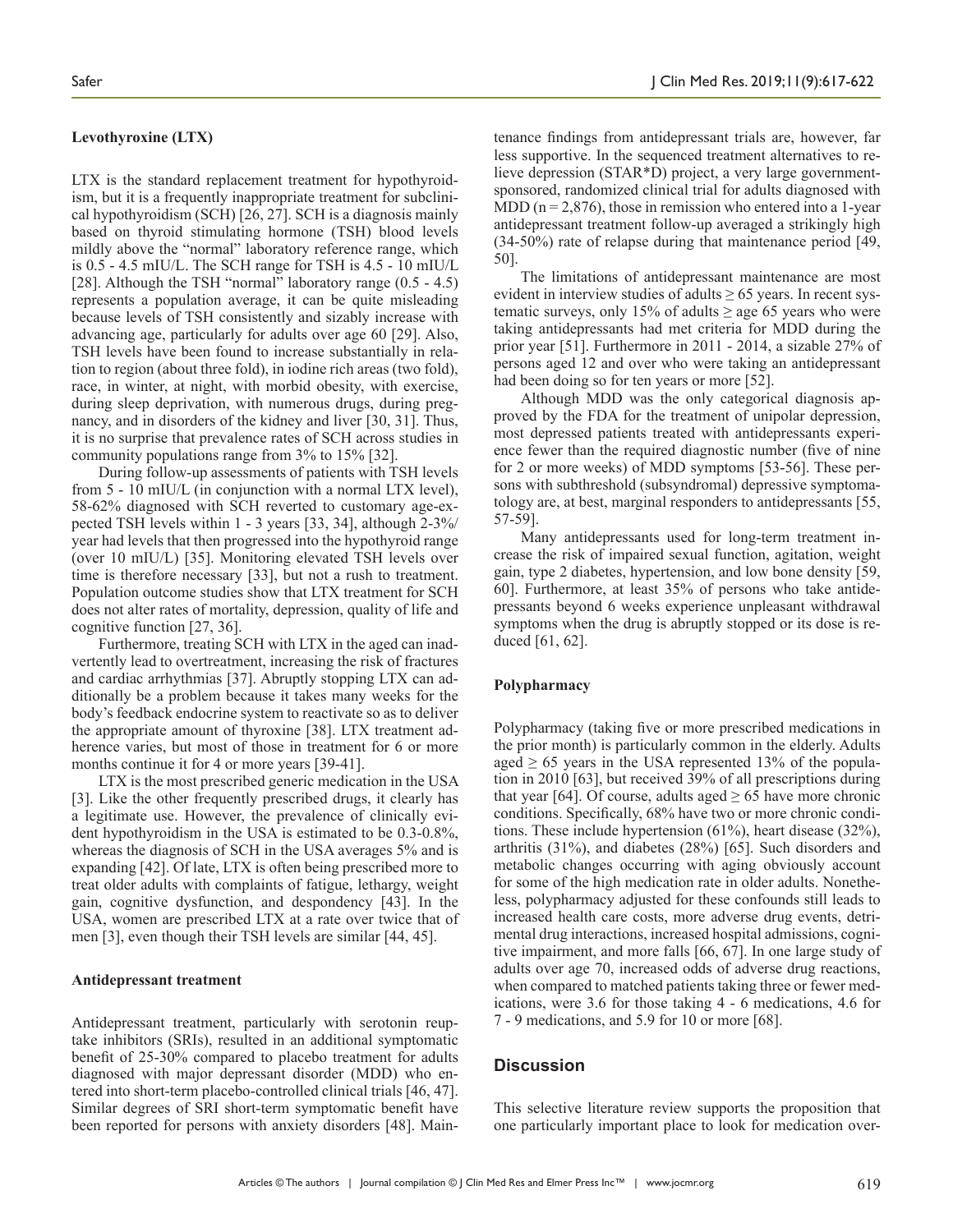prescribing is the most frequently used prescription drugs. As is apparent from this analysis of four highly prescribed medication classes, overprescribing is most common in older adults and in relation to long-term medication treatment. Hopefully, as a result of analyzing the overprescribing of specific highly prescribed drugs, by their major indication, pathways can be identified to better understand the dimensions of polypharmacy and thereby curtail its excesses.

# **Acknowledgments**

None to declare.

# **Financial Disclosure**

This research received no specific grant from any funding agency.

# **Conflict of Interest**

The author does not have financial or non-financial conflict of interest.

# **Informed Consent**

Not applicable.

# **Author Contributions**

The manuscript was written entirely by DJS.

# **Abbreviations**

GERD: gastroesophageal reflux disorder; PPI: proton pump inhibitor; FDA: Food and Drug Administration; NSAID: non-steroidal anti-inflammatory drug; LTX: levothyroxine; TSH: thyroid stimulating hormone; MDD: major depression disorder; SRI: serotonin reuptake inhibitor;  $H_2$ : histamine 2; STAR\*D: sequenced treatment alternatives to relieve depression; SCH: subclinical hypothyroidism; GI: gastrointestinal

# **References**

- 1. Kantor ED, Rehm CD, Haas JS, Chan AT, Giovannucci EL. Trends in prescription drug use among adults in the United States from 1999-2012. JAMA. 2015;314(17):1818- 1831.
- 2. CDC Health, United States, 2016. Trend tables no.79 & 80, pp. 293-297. https://www.cdc.gov/nchs/data/hus/ hus/16.pdf.
- 3. IMS Institute Healthcare Informatics. Medicines use and

spending in the U.S.2016. http://morningconsult.com/ wp-content/uploads/2016/04/IMS-Institute-US-Drugspending-2015.pdf.

- 4. Smith MA, Cox ED, Bartell JM. Overprescribing of lipid lowering agents. Qual Saf Health Care. 2006;15(4):251- 257.
- 5. Myers MG, Reeves RA, Oh PI, Joyner CD. Overtreatment of hypertension in the community? Am J Hypertens. 1996;9(5):419-425.
- 6. Beers MH. Explicit criteria for determining potentially inappropriate medication use by the elderly. An update. Arch Intern Med. 1997;157(14):1531-1536.
- 7. Pugh MJ, Hanlon JT, Wang CP, Semla T, Burk M, Amuan ME, Lowery A, et al. Trends in use of high-risk medications for older veterans: 2004 to 2006. J Am Geriatr Soc. 2011;59(10):1891-1898.
- 8. Volkow N. Pain and psychiatry. Paper presented at the annual meeting of the American Psychiatric Association. San Diego CA, May 22, 2017.
- 9. Sanhu H, Underwood M, Furlan AD, Noyes J, Eldabe S. What interventions are effective to taper opioids in patients with chronic pain? BMJ. 2018;362:k2990.
- 10. Ashburn MA, Fleisher LA. Increasing evidence for the limited role of opioids to treat chronic noncancer pain. JAMA. 2018;320(23):2427-2428.
- 11. Volkow N, Benveniste H, McLellan AT. Use and misuse of opioids in chronic pain. Annu Rev Med. 2018;69:451- 465.
- 12. Han B, Compton WM, Blanco C, Crane E, Lee J, Jones CM. Prescription opioid use, misuse, and use disorders in U.S. adults: 2015 National Survey on Drug Use and Health. Ann Intern Med. 2017;167(5):293-301.
- 13. Mojtabai R. National trends in long-term use of prescription opioids. Pharmacoepidemiol Drug Saf. 2018;27(5):526-534.
- 14. Huang AR, Mallet L. Prescribing opioids in older people. Maturitas. 2013;74(2):123-129.
- 15. Baldini A, Von Korff M, Lin EH. A review of potential adverse effects of long-term opioid therapy: a practitioner's guide. Prim Care Companion CNS Disord. 2012;14(3):PCC.11mo01326.
- 16. Seth P, Scholl L, Rudd RA, Bacon S. Overdose deaths involving opioids, cocaine, and psychostimulants - United States, 2015-2016. MMWR Morb Mortal Wkly Rep. 2018;67(12):349-358.
- 17. Maes ML, Fixen DR, Linnebur SA. Adverse effects of proton-pump inhibitor use in older adults: a review of the evidence. Ther Adv Drug Saf. 2017;8(9):273-297.
- 18. Metz DC. Long-term use of proton-pump inhibitor therapy. Gastroenterol Hepatol (N Y). 2008;4(5):322-325.
- 19. Nexium FDA approved label. 12/2014. Assessed 4/19. https://www.accessdata.fda.gov/drugsafda\_docs/label/20 14/022101s01402157s17021153s050lbl.pdf.
- 20. Pasina L, Urru SA, Mandelli S, Giua C, Minghetti P, Investigators S. Evidence-based and unlicensed indications for proton pump inhibitors and patients' preferences for discontinuation: a pilot study in a sample of Italian community pharmacies. J Clin Pharm Ther. 2016;41(2):220- 223.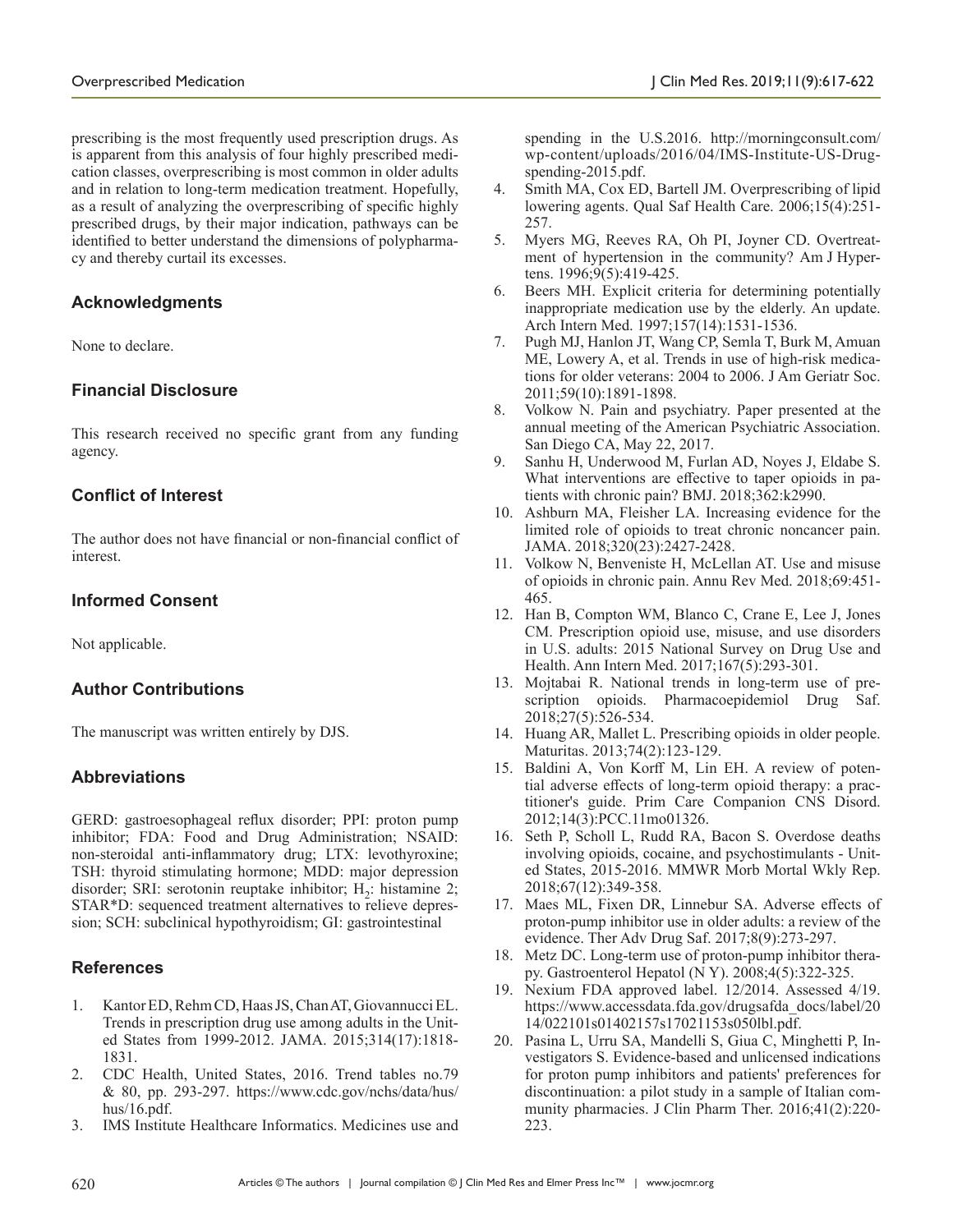- 21. Eusebi LH, Rabitti S, Artesiani ML, Gelli D, Montagnani M, Zagari RM, Bazzoli F. Proton pump inhibitors: Risks of long-term use. J Gastroenterol Hepatol. 2017;32(7):1295-1302.
- 22. Heidelbaugh JJ, Kim AH, Chang R, Walker PC. Overutilization of proton-pump inhibitors: what the clinician needs to know. Therap Adv Gastroenterol. 2012;5(4):219- 232.
- 23. Qvigstad G, Waldum H. Rebound hypersecretion after inhibition of gastric acid secretion. Basic Clin Pharmacol Toxicol. 2004;94(5):202-208.
- 24. Friedenberg FK, Hanlon A, Vanar V, Nehemia D, Mekapati J, Nelson DB, Richter JE. Trends in gastroesophageal reflux disease as measured by the National Ambulatory Medical Care Survey. Dig Dis Sci. 2010;55(7):1911- 1917.
- 25. Mansour-Ghanaei F, Joukar F, Atshani SM, Chagharvand S, Souti F. The epidemiology of gastroesophageal reflux disease: a survey on the prevalence and the associated factors in a random sample of the general population in the Northern part of Iran. Int J Mol Epidemiol Genet. 2013;4(3):175-182.
- 26. Villar HC, Saconato H, Valente O, Atallah AN. Thyroid hormone replacement for subclinical hypothyroidism. Cochrane Database Syst Rev. 2007;(3):CD003419.
- 27. Stott DJ, Rodondi N, Kearney PM, Ford I, Westendorp RGJ, Mooijaart SP, Sattar N, et al. Thyroid hormone therapy for older adults with subclinical hypothyroidism. N Engl J Med. 2017;376(26):2534-2544.
- 28. Surks MI, Hollowell JG. Age-specific distribution of serum thyrotropin and antithyroid antibodies in the US population: implications for the prevalence of subclinical hypothyroidism. J Clin Endocrinol Metab. 2007;92(12):4575-4582.
- 29. Gharib H, Tuttle RM, Baskin HJ, Fish LH, Singer PA, McDermott MT. Subclinical thyroid dysfunction: a joint statement on management from the American Association of Clinical Endocrinologists, the American Thyroid Association, and the Endocrine Society. J Clin Endocrinol Metab. 2005;90(1):581-585; discussion 586-587.
- 30. Adlin V. Subclinical hypothyroidism: deciding when to treat. Am Fam Physician. 1998;57(4):776-780.
- 31. Kim YA, Park YJ. Prevalence and risk factors of subclinical thyroid disease. Endocrinol Metab (Seoul). 2014;29(1):20-29.
- 32. Bensenor IM, Olmos RD, Lotufo PA. Hypothyroidism in the elderly: diagnosis and management. Clin Interv Aging. 2012;7:97-111.
- 33. Kim TH, Kim KW, Ahn HY, Choi HS, Won H, Choi Y, Cho SW, et al. Effect of seasonal changes on the transition between subclinical hypothyroid and euthyroid status. J Clin Endocrinol Metab. 2013;98(8):3420-3429.
- 34. Meyerovitch J, Rotman-Pikielny P, Sherf M, Battat E, Levy Y, Surks MI. Serum thyrotropin measurements in the community: five-year follow-up in a large network of primary care physicians. Arch Intern Med. 2007;167(14):1533-1538.
- 35. Surks MI, Ortiz E, Daniels GH, Sawin CT, Col NF, Cobin RH, Franklyn JA, et al. Subclinical thyroid disease: sci-

entific review and guidelines for diagnosis and management. JAMA. 2004;291(2):228-238.

- 36. Hennessey JV, Espaillat R. Diagnosis and management of subclinical hypothyroidism in elderly adults: a review of the literature. J Am Geriatr Soc. 2015;63(8):1663-1673.
- 37. Canaris GJ, Manowitz NR, Mayor G, Ridgway EC. The Colorado thyroid disease prevalence study. Arch Intern Med. 2000;160(4):526-534.
- 38. Krugman LG, Hershman JM, Chopra IJ, Levine GA, Pekary E, Geffner DL, Chua Teco GN. Patterns off recovery of the hypothalamic-pituitary-thyroid axis in patients taken of chronic thyroid therapy. J Clin Endocrinol Metab. 1975;41(1):70-80.
- 39. Li X, Wang Y, Guan Q, Zhao J, Gao L. The lipid-lowering effect of levothyroxine in patients with subclinical hypothyroidism: A systematic review and meta-analysis of randomized controlled trials. Clin Endocrinol (Oxf). 2017;87(1):1-9.
- 40. Somwaru LL, Rariy CM, Arnold AM, Cappola AR. The natural history of subclinical hypothyroidism in the elderly: the cardiovascular health study. J Clin Endocrinol Metab. 2012;97(6):1962-1969.
- 41. Mitchell AL, Hickey B, Hickey JL, Pearce SH. Trends in thyroid hormone prescribing and consumption in the UK. BMC Public Health. 2009;9:132.
- 42. Hollowell JG, Staehling NW, Flanders WD, Hannon WH, Gunter EW, Spencer CA, Braverman LE. Serum TSH, T(4), and thyroid antibodies in the United States population (1988 to 1994): National Health and Nutrition Examination Survey (NHANES III). J Clin Endocrinol Metab. 2002;87(2):489-499.
- 43. Taylor PN, Iqbal A, Minassian C, Sayers A, Draman MS, Greenwood R, Hamilton W, et al. Falling threshold for treatment of borderline elevated thyrotropin levels-balancing benefits and risks: evidence from a large community-based study. JAMA Intern Med. 2014;174(1):32-39.
- 44. Fontes R, Coeli CR, Aguiar F, Vaisman M. Reference interval of thyroid stimulating hormone and free thyroxine in a reference population over 60 years old and in very old subjects (over 80 years): comparison to young subjects. Thyroid Res. 2013;6(1):13.
- 45. Vadiveloo T, Donnan PT, Murphy MJ, Leese GP. Age- and gender-specific TSH reference intervals in people with no obvious thyroid disease in Tayside, Scotland: the Thyroid Epidemiology, Audit, and Research Study (TEARS). J Clin Endocrinol Metab. 2013;98(3):1147-1153.
- 46. Khan A, Brown WA. Antidepressants versus placebo in major depression: an overview. World Psychiatry. 2015;14(3):294-300.
- 47. Khan A, Schwartz K, Redding N, Kolts RL, Brown WA. Psychiatric diagnosis and clinical trial completion rates: analysis of the FDA SBA reports. Neuropsychopharmacology. 2007;32(11):2422-2430.
- 48. Williams T, Stein DJ, Ipser J. A systematic review of network meta-analyses for pharmacological treatment of common mental disorders. Evid Based Ment Health. 2018;21(1):7-11.
- 49. Pigott HE, Leventhal AM, Alter GS, Boren JJ. Efficacy and effectiveness of antidepressants: current status of re-